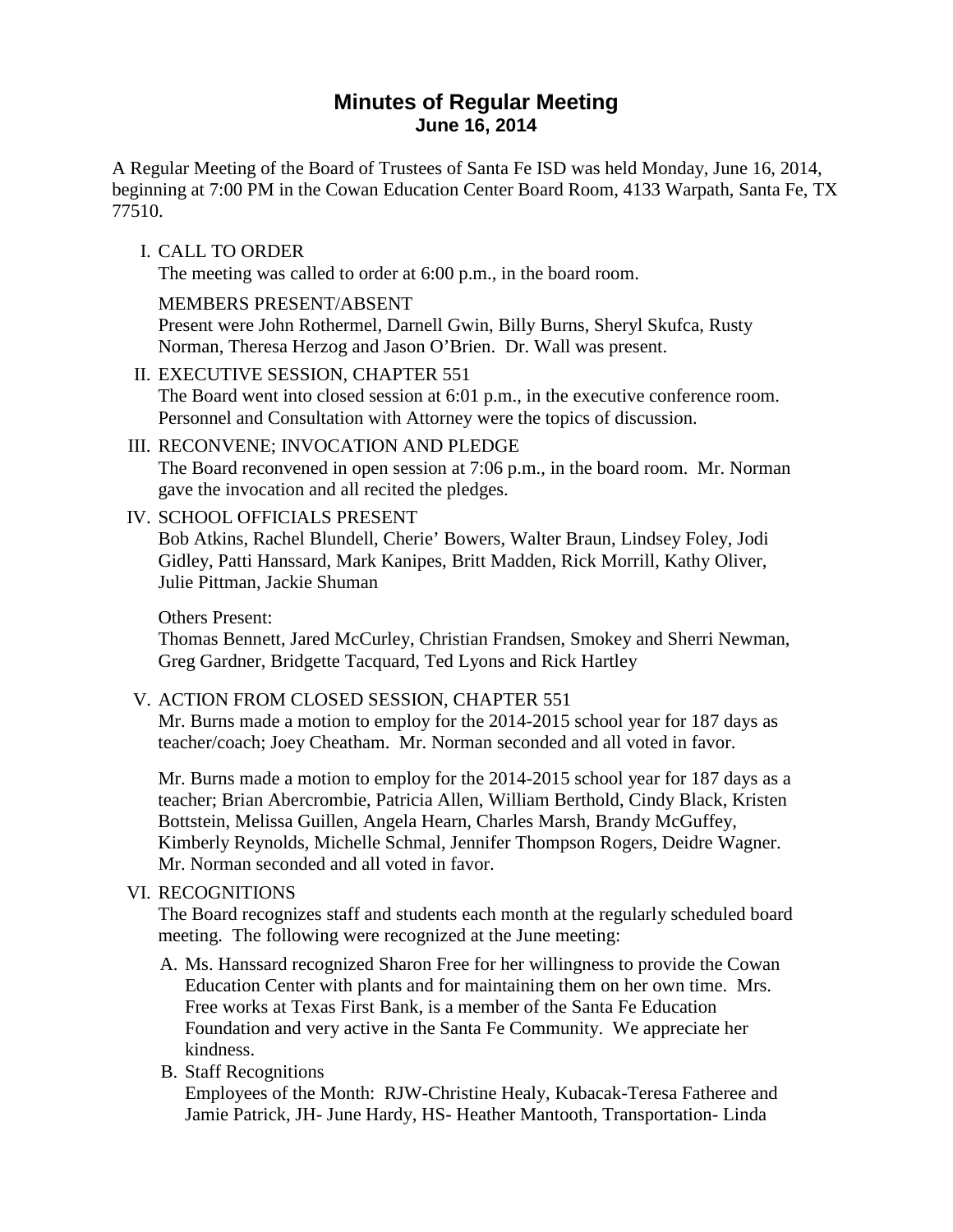Stroud and Nina Appelt, Maintenance- Rick Steele, Custodial- Araceli Aguilera, Child Nutrition- Robin Lackey, Admin- Kim Lyons, Police- Mary Roark

C. Chief Braun recognized Mr. Ted Lyons and Mr. Rick Hartley with the 100 Club of Houston for their donation to the SFISD Police Dept. to purchase new radios that meet new requirements.

#### VII. PUBLIC FORUM

No one signed up to speak.

#### VIII. INFORMATION ITEMS

- A. The Board reviewed monthly reports on personnel, child nutrition, tax collection, technology, transportation, finance, police department, maintenance, bond funds and campuses.
- B. Staff Attendance Report-4th Nine Weeks Patti Hanssard reported that the highest staff attendance for the  $4<sup>th</sup>$  nine weeks was Kubacak Elementary at 95.9% attendance.
- C. Catastrophic Sick Leave Bank Patti Hanssard presented the Annual Catastrophic Sick Leave Report and sick leave bank comparison for the past four years.
- D. Santa Fe Texas Education Foundation Annual Report Jodi Gidley presented the 2013 Education Foundation Annual Report to the Board.
- E. 2013-2014 Campus Safety and Security Audit Chief Braun presented the 2013-2014 Campus Safety & Security Audit to the board.
- F. Library Information

Dr. Shuman presented information regarding increased circulation of books in the library by our students. She will be including a monthly circulation report next year, to keep the Board updated.

### IX. CONSENT AGENDA

Mr. Norman made a motion to approve the Consent Agenda as presented. Mrs. Skufca seconded and all voted in favor.

- A. Minutes May 19, 2014
- B. Accounts Payable \$1,077,353.49
- C. Budget Amendment #10
- D. Rescission of MP2 Energy Agreement
- E. Audit Software Purchase using Final Bond Funds
- F. SF/Hitchcock ISD Industrial Education MOU
- G. Transfer Students
- H. Liquidation of Police Analog Radios
- I. Liquidation of Two Santa Fe ISD Police Units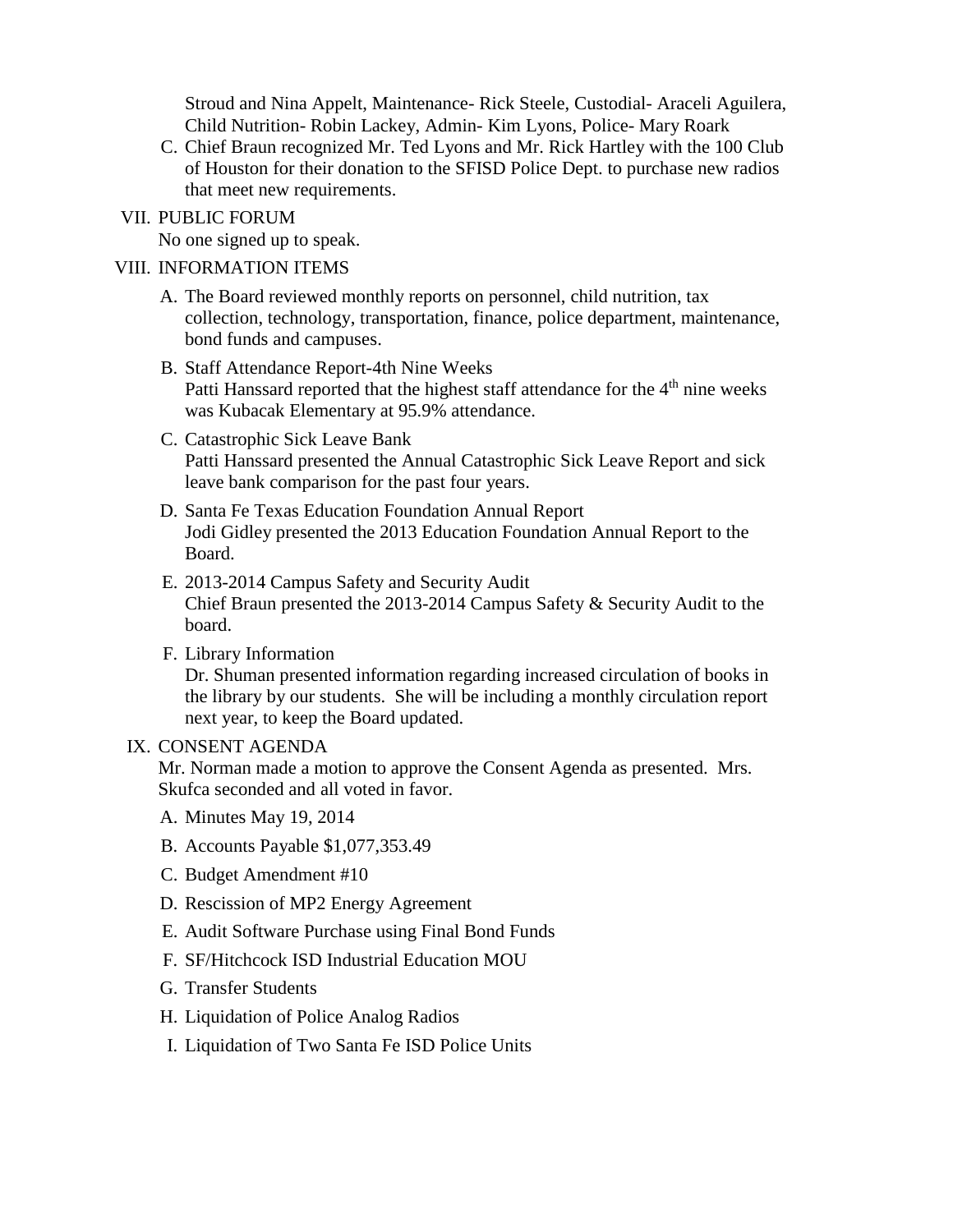## X. REGULAR AGENDA

- A. Mr. Burns made a motion to approve the budget amendment in the amount of \$21,965.83 for the purchase of a new Police vehicle. Mr. Norman seconded and all voted in favor.
- B. Mr. Norman made a motion to accept donations greater than \$5,000 received for the month of June. A total of donations greater than \$5,000 for the month of June is \$34,508.90. Mr. O'Brien seconded and all voted in favor.
- C. Mr. Norman made a motion to approve a 3-year, no interest lease purchase agreement to replace one Storage Area Network Server (SAN) to be paid in three equal yearly payments of \$18,370.05 for a total amount of \$55,110.69. Mr. O'Brien seconded and all voted in favor.
- D. Mr. Norman made a motion to approve on a 5 year letter of intent for VoIP phones licensing renewal with yearly payments of \$13,566.11 for a total amount of \$67,830.56. Mr. Burns seconded and all voted in favor.
- E. Mr. Norman made a motion to approve the guaranteed premium for student insurance coverage offered by The Brokerage Store, Inc., for the second year of a two-year rate offer in the amount of \$49,868.00. Mr. Burns seconded and all voted in favor.
- F. Mr. Burns made a motion to approve the offer of \$12,000.00. Mr. Norman seconded and all voted in favor.
- G. Mr. Norman made a motion for SFISD to begin negotiations with TASB Onsite/Entegral Solutions to determine a contract that best suits SFISD's Energy Conservation needs. Mr. O'Brien seconded and all voted in favor.
- H. Mr. Norman made a motion to approve paying July contract employee salary increases on the first paycheck in July. Mrs. Herzog seconded and all voted in favor.
- I. Mr. Burns made a motion to approve the 2014-2015 Student Code of Conduct as provided. Mr. Norman seconded and all voted in favor.
- J. Mr. Norman made a motion to approve the District and Campus Community and Student Engagement ratings as submitted by DEIC. Mr. Burns seconded and all voted in favor.
- K. Mr. Madden requested the consideration and approval of the contract for replacement of the sewer line and manhole be tabled until a later meeting, pending contract clarification and agreements.

### XI. BOARD COMMUNICATION

Ms. Hanssard

• Thanked the Board for their support in hiring highly qualified and quality teachers and staff. She reminded the Board that July  $11<sup>th</sup>$  is the last day for teachers to resign. She is not expecting any, but if there are, a special meeting may need to be called.

Mr. Madden

• He asked the Board to be prepared for a Budget workshop in July. Enjoy your summer.